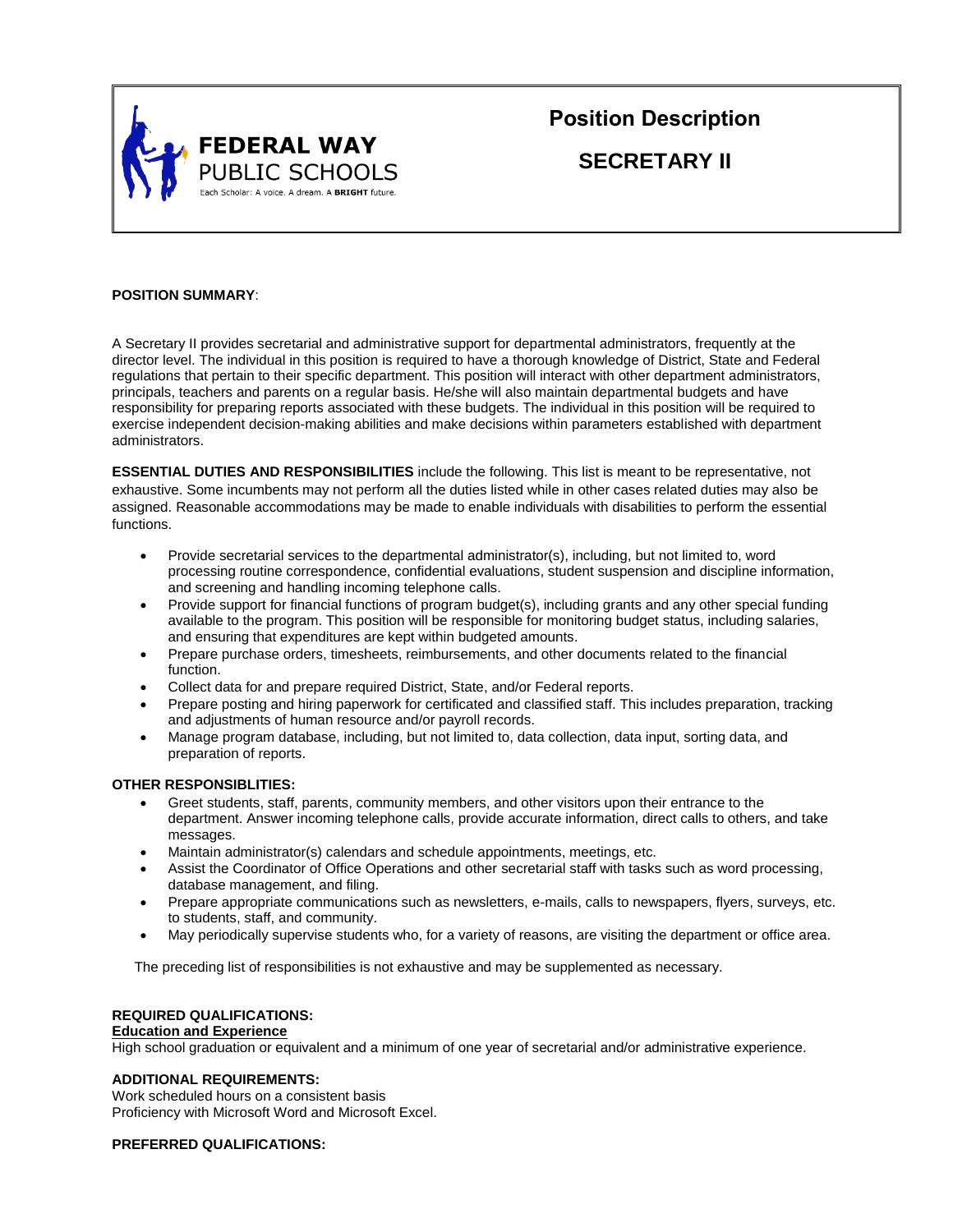Basic knowledge of the Integrated Fund Accounting System (IFAS), and willingness and ability to increase knowledge.

# **CONDITION OF EMPLOYMENT:**

Criminal background clearance Valid Washington State Driver's License

## **KNOWLEDGE OF:**

School board policies and procedures Microsoft Word and Excel Database Management District, State, and Federal guidelines that may be applicable to some funding sources

# **ABILITY TO:**

Resolve routine problems and make decisions within established parameters.

Organize and perform job responsibilities efficiently and independently without close supervision and able to pay strict attention to detail

Speak, read and follow written or verbal communications

Practice effective safety and security within individual work routines

Develop and maintain positive customer relations with staff, students, parents, and service providers

Work collaboratively with District staff and promote teamwork with co-workers

Practice ethical and professional standards of conduct including the requirements of confidentiality

Relate effectively with parents, staff, students and the public in a multicultural and multiracial community

Gain proficiency with the District's Integrated Accounting System

Gain proficiency with the District's Student Information System

Organize and perform job responsibilities efficiently and independently without close supervision and able to pay strict attention to detail

Demonstrate proficiency using an e-mail system and willingness and ability to reach a high level of proficiency with the District's current e-mail system

Operate a variety of modern office equipment including microcomputers and related software

Exhibit proper telephone etiquette

Remain flexible; able to cope with frequent interruptions as part of a daily routine, to multi-task and shift priorities to meet required deadlines

Cope with and assist angry or distraught students, parents, and other community members

Abide by Federal Way Public Schools' Policies and Procedures

Perform job responsibilities with or without reasonable accommodations

# **REQUIRED KNOWLEDGE, SKILLS AND ABILITIES RELATED TO CULTURAL COMPETENCE AND EQUITY:**

Knowledge/awareness of own cultural identity and how this influences behavior, and desire to learn about the cultural identity of others.

Ability to establish and nurture an environment that promotes cultural competence and equitable treatment of staff, students, and patrons of the District.

Ability to understand and hold self and others accountable for promoting the Federal Way Public Schools' commitment to "Each Scholar: A Voice. A Dream. A Bright Future."

Ability to recognize that each person is a unique individual even as we celebrate their group cultural heritage.

**PHYSICAL DEMANDS:** The physical demands described here are representative of those that must be met by an employee to successfully perform the essential functions of this job. Reasonable accommodations may be made to enable individuals with disabilities to perform the essential functions.

While performing the duties of this job, the employee will regularly stand and walk, bend neck and back, use hands for repetitive grasping and pushing/pulling. The employee may occasionally be required to squat, kneel, and use hands for fine manipulation. The employee will constantly be required to sit for extended periods of time and use a computer screen and keyboard, and occasionally be required to climb stairs/ladder, lift and reach overhead, crawl, and lift/carry. The employee must constantly lift/carry up to 5 pounds and must frequently lift /carry up to 10 pounds. The employee will occasionally lift/carry a maximum of 20 lbs. The employee is occasionally required to push/pull a maximum weight of 100 pounds.

**WORK ENVIRONMENT:** The work environment characteristics described here are representative of those an employee encounters while performing the essential functions of this job. Reasonable accommodations may be made to enable individuals with disabilities to perform the essential functions.

While performing the duties of this job, the employee regularly works in indoor conditions and regularly works near video display. The noise level in the work environment is usually moderate. The position constantly deals with frequent interruptions, demanding deadlines, and occasionally deals with angry and distraught employees, students and community members.